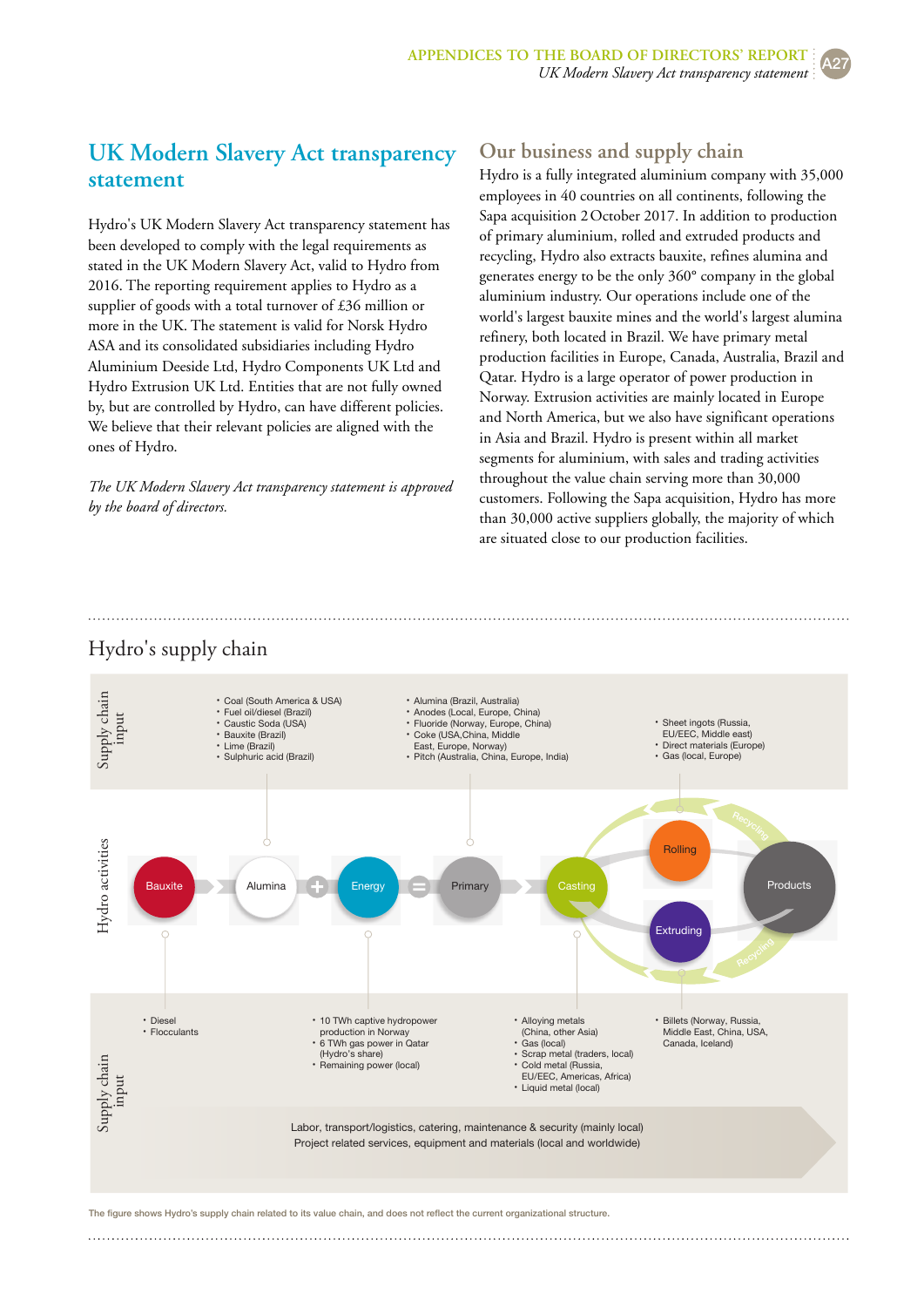## **Our policies and commitments**

As a global aluminium company with mining interests, ensuring responsible conduct in relation to society at large is important throughout Hydro's activities. We have to consider our exposure to human rights violations, both within our own operations and in the supply chain. We require adherence to external laws and regulations as well as internal directives relating to identifying and mitigating human rights violations.

Hydro is committed to respecting and promoting the internationally recognized human rights, including the rights of all individuals and groups actually or potentially affected by our operations, including:

- Our direct employees and third-party employees working under our supervision
- Employees of our suppliers and contractors
- Individuals and groups in the communities in which we operate
- Individuals and groups affected by the use and disposal of our products.

We support the principles underlying the Universal Declaration of Human Rights, the UN Global Compact and ILO's eight core conventions. Our human rights policy is based on the UN Guiding Principles on Business and Human Rights, and we report on our adherence in the GRI index. We are a member of the International Council on Mining and Metals (ICMM) and are committed to following their principles and position statements. We use the GRI Standards for voluntary reporting of sustainable development.

Hydro works together with other organizations for decent working conditions in the value chain, inter alias through Aluminium Stewardship Initiative and ICMM.

Hydro's supplier requirements regarding corporate responsibility are, as stated in our global directives and procedures, an integral part of all stages of the procurement process. The vast majority of suppliers to Hydro, have to confirm that they are in compliance with Hydro's Supplier Code of Conduct. The Supplier Code of Conduct is then attached to the contract and made binding through contractual clauses. The contracts shall include clauses regarding auditing rights and the supplier's responsibility to actively promote the principles set out in Hydro's Supplier Code of Conduct with its own suppliers/contractors and subsuppliers/subcontractors of any tier that have a material contribution to the supply of goods and services to Hydro under the contract.

For legal entities where Hydro holds less than 100 percent of the voting rights, Hydro representatives in the boards of directors shall endeavor to implement the ambitions and principles related to Hydro's global policies including human rights.

#### **Training and capacity building**

Leaders and specialists go through training on CSR and human rights on a regular basis. The training is related to Hydro's CSR policy, guidelines and aspirations supporting our business strategy and emphasizing responsible sourcing.

During 2017, Hydro had a thorough process to develop a strategic approach on our contribution to the UN Sustainable Development Goals. The process involved employees from all parts of the organization and external stakeholders. The selected focus areas and targets from this process are the framework for an internal training program on our social impact that is under development and will be launched in 2018.

Hydro has also further developed the cooperation with FIEPA (Pará Federation of employers) and REDES (a supplier development network developed by the Industry Federation of Pará), both in Brazil. Together we have organized training for 23 local Hydro suppliers and strengthened their competence on HSE, management systems, quality and labor rights. About 2,100 employees have been reached so far.

#### **Risk assessments of human and labor rights**

As a global aluminium company with mining interests and about 30,000 active suppliers, Hydro is at risk of being exposed to human rights violations including modern slavery. Human rights are integrated in our business planning, enterprise risk management and follow-up process including relevant key performance indicators. Human rights risks and issues are evaluated in the annual enterprise risk mapping. We also carry out more specific analysis related to operations or certain countries or regions. Our participation in ICMM also gives input to our assessments of human rights risks.

In 2017, the Danish Institute for Human Rights (DIHR) performed a comprehensive mapping of Hydro's human rights risks. The mapping covered all countries in which Hydro operates, excluding Extruded Solutions, and the report was made publicly available in January 2018.

Hydro's procedure for integrity risk management of business partners includes suppliers and customers, strategic partners and intermediaries/agents and sets requirements for integrity due diligence. Implementation is risk-based and takes into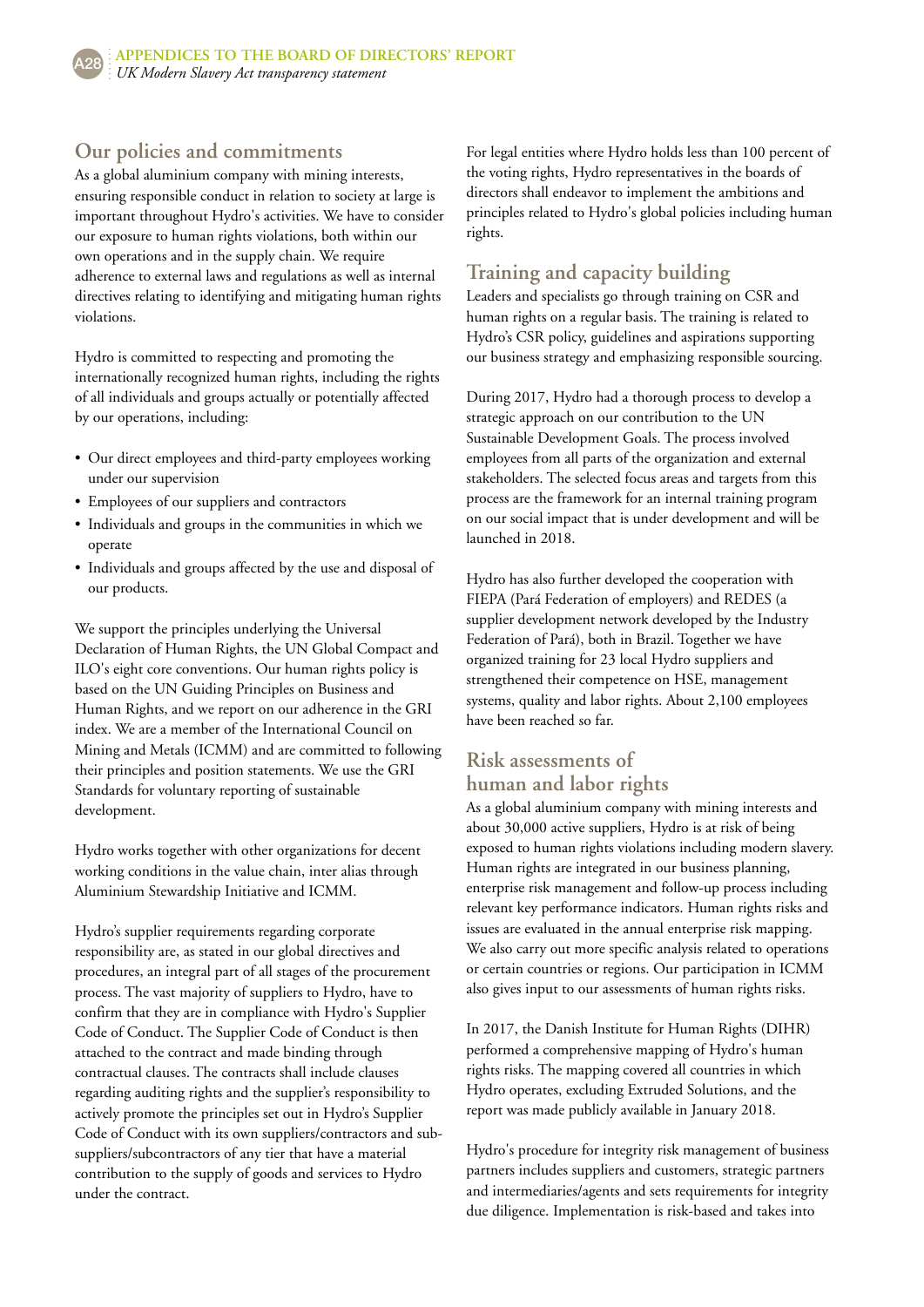consideration contractual value, country risk, etc. Business partners to Hydro shall be risk-assessed prior to entering into a new contract or renewing an existing contract.

The risk of incidents of child labor abuse, compulsory or forced labor in our supply chain is considered to be low in the majority of Hydro's own operations. We do, however, recognize a risk of forced or compulsory labor among suppliers in the Middle East, South America and Asia.

#### **Responsible behavior**

We recognize that business can have an important role in supporting the fulfillment of human rights. Hydro did not detect any significant breaches of human rights in our own operations in 2017. Some of the measures we pursue to ensure integrity and responsible behavior include:

- Ongoing human rights due diligence, including of joint ventures and suppliers
- Continuous stakeholder engagement linked to existing operations and new projects

Through our operations, we contribute to the economic and human development of our employees and the communities in which we operate. We work to ensure informed and effective participation by individuals and groups who are actually or potentially affected by our operations. We respect indigenous peoples' rights, including the right to free, prior and informed consent, and the rights of local communities when our activities may affect their lands, territories and livelihoods.

Hydro's Corporate Social Responsibility (CSR) is built on the basis of making a positive difference by strengthening our business partners and the local communities where we operate. To do this, we target the fundamental drivers of long-term development. In line with stakeholder expectations and needs, and through strong partnerships, we aim to:

- Contribute to quality education in our communities
- Promote decent work throughout the value and supply chain
- Foster economic growth in our communities
- Strengthen local communities and institutions through capacity building on human rights and good governance

Our most important contribution toward respecting human rights is to secure decent working conditions in our organization and promote the same standards in jointly operated and minority-owned companies, and with our suppliers. In Qatalum, in Qatar, where Hydro holds a 50 percent share, the large majority of employees are migrant

workers. We strive to secure good working conditions for people employed directly as well as those supplied by contractors.

We are concerned about fundamental labor rights, such as freedom of association and collective bargaining, minimum wage requirements and the regulation of working hours. We have a long tradition of maintaining a good dialogue with employee organizations. Hydro's major sites in Europe and Brazil are unionized. Extruded Solutions has a major presence in the USA, and 60 percent of our US employees are working at unionized sites. We have activities in countries where trade unions are restricted, where we look for alternative forums to empower employees. In 2016, Hydro renewed its global frame agreement with labor unions until the end of 2018. The agreement aims at creating an open channel of information between the parties about industrial relation issues in order to continuously improve and develop good work practices in Hydro's worldwide operations.

We establish or facilitate access to effective grievance mechanisms for individuals and groups that may be affected by our operations.

All suppliers and customers registered in our main accounting systems are screened on a weekly basis against international sanction lists, in particular related to anti-terror. Furthermore, supplier audits and site visits are performed by Hydro personnel and independent auditors based on risk analysis. In total 109 supplier audits were performed in 2017, of which 98 included HSE and CSR related topics. Our approach to any audit finding is to correct, then act in a transparent manner, learn and implement corrective actions. We are in particular concerned about corrective actions in relation to possible child, forced or compulsory labor.

Security guards are employed to protect our personnel and assets. No armed guards were engaged in our activities in 2017, and there were no significant incidents reported in connection with the use of security guards. Hydro is committed to the Voluntary Principles on Security and Human Rights.

Our compliance system is based on prevention, detection, reporting and responding. Information pertaining to Hydro's human rights, policies and compliance is regularly communicated to the board of directors, the corporate management board, business area management teams, and other relevant parties, including union representatives.

All documents listed under References below are also valid for all our subsidiaries subject to the UK Modern Slavery Act.